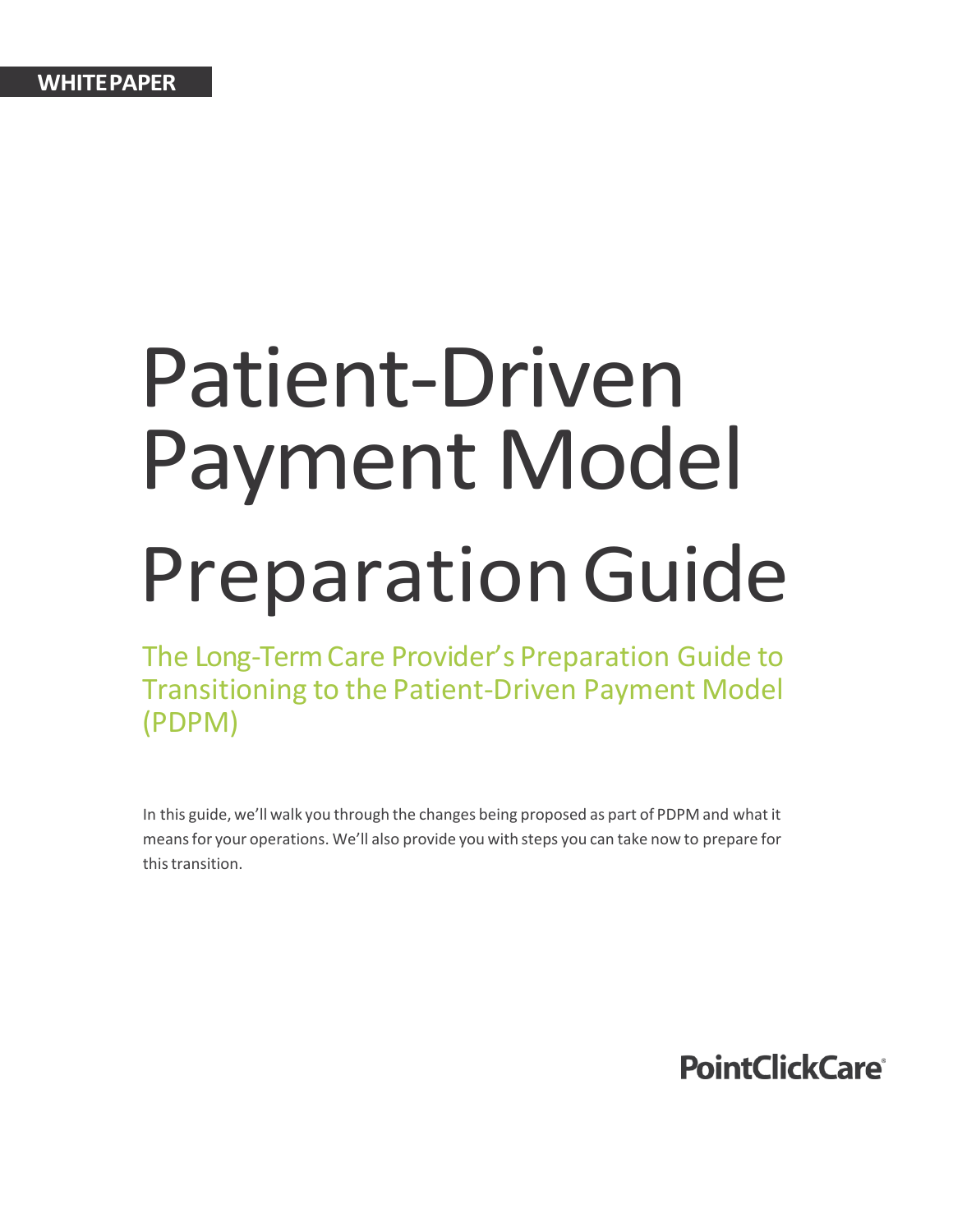# The reduction in administrative tasks related to PDPM should save Medicare \$2 billion dollars over the next 10 years.

#### **Introduction**

## **What is the Patient-Driven Payment Model (PDPM)?**

PDPM is the next iteration of payment reform following the Resident Classification System Version 1 (RCS-1) advance notice of rule-making released in 2017, which was set to replace the RUGs IV system of reimbursement. PDPM follows suit from RCS-1 in moving away from a therapy minutes driven reimbursement system to one more focused on the clinical characteristics of the resident.

With PDPM, reimbursement will be decided on fewer MDS assessments as well. There will be a reduction in scheduled PPS assessments from five to one required assessment and only two unscheduled assessments: the IPA and the Discharge PPS assessments. This reduction in administrative tasks should save Medicare \$2 billion dollars over the next 10 years.

#### **Case-Mix Overview**

Resident characteristics, which will determine the clinical category for care, will use I0020B from MDS 3.0. There are 10 clinical categories for care: acute infection, acute neurological, cancer, cardiovascular and coagulations, major-joint replacement or spinal surgery, medical management, non-orthopedic surgery, non-surgical

orthopedic/musculoskeletal, orthopedic surgery and pulmonary. These are further grouped into four categories for OT and PT calculations: major joint replacement or spinal surgery, other orthopedic, nonorthopedic and acute neurologic and medical management.

PDPM uses five case-mix components and a non-case-mix component to determine the rate of reimbursement for the residents stay. The previous RUGs IV calculation only used therapy and nursing components and was weighted by therapy minutes in the higher categories. Therapy minutes will not be used in the new case-mix calculation for therapies although they will be required as part of the discharge assessment process. The five case mix components are PT, OT, SLP, Nursing and Non-therapy Ancillaries. These will be combined with a non-case mix amount to calculate daily reimbursement. SLP will use the presence of comorbidities (aphasia, CVA/TIA/stroke, hemiplegia/paralysis, traumatic brain injury, tracheostomy care, presence of a ventilator or respirator, laryngeal cancer, apraxia, dysphagia, ALS, oral cancers and speech and language deficits), cognitive impairment and the presence of swallowing disorders or the need for a mechanically altered diet to determine case mix. The NTA case mix is determined by the need for extensive service covered through the MDS and the part-c risk adjusted model. Points are associated with the services and a total determined, which would place the resident in a case-mix group for NTA.

The table on the following page shows how the daily rate for PDPM is calculated by case-mix component for each resident.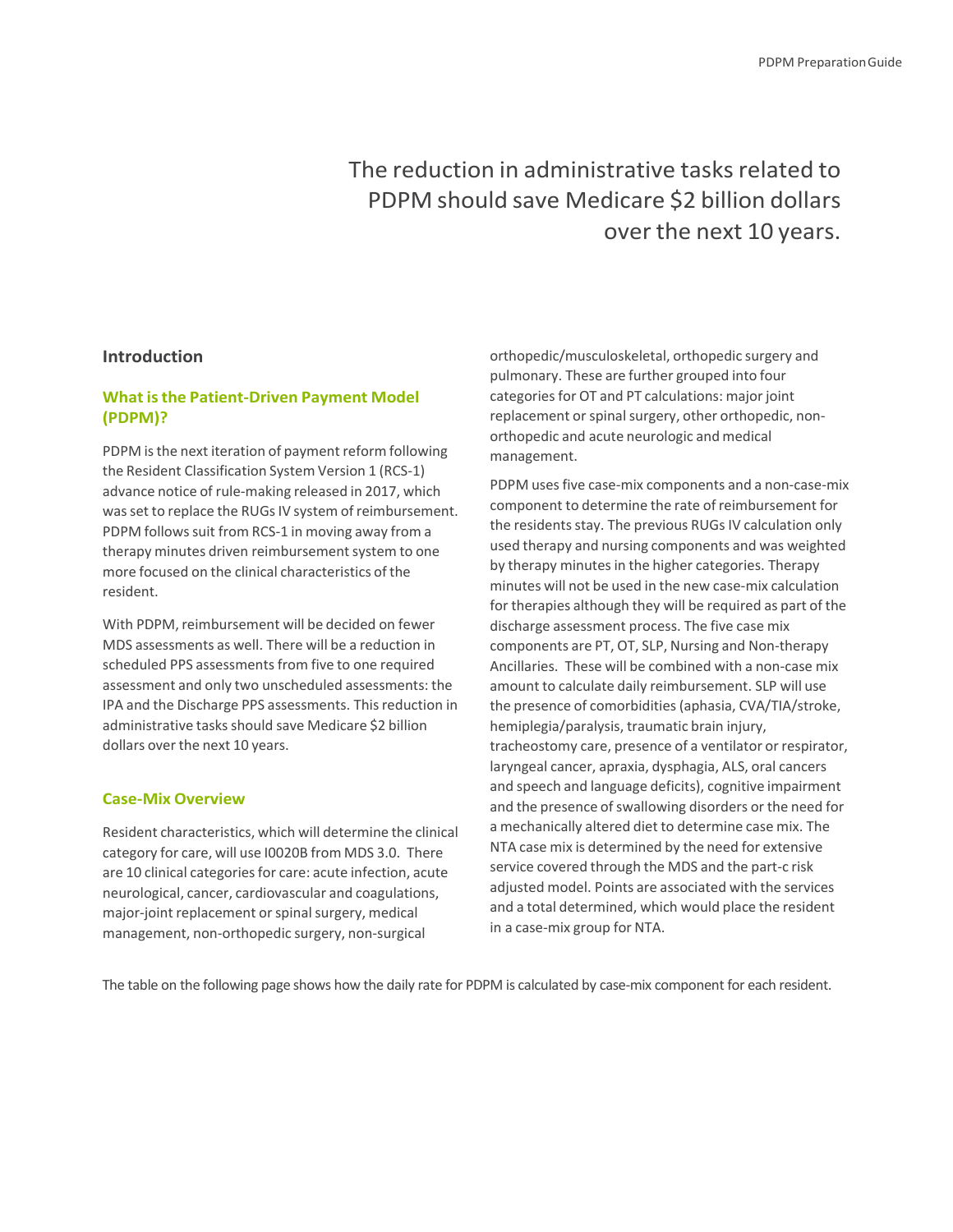# PDPM reimbursement will be calculated using five Case-Mix Components.



PDPM does not completely do away with the RUGS IV methodology. The Nursing Component uses a modified nontherapy RUG calculation that places residents into one of 25 categories instead of the previous 43 nursing categories under the 66 Grouper. The 25 PDPM RUGs reduces the number of end-splits determined by ADL calculations.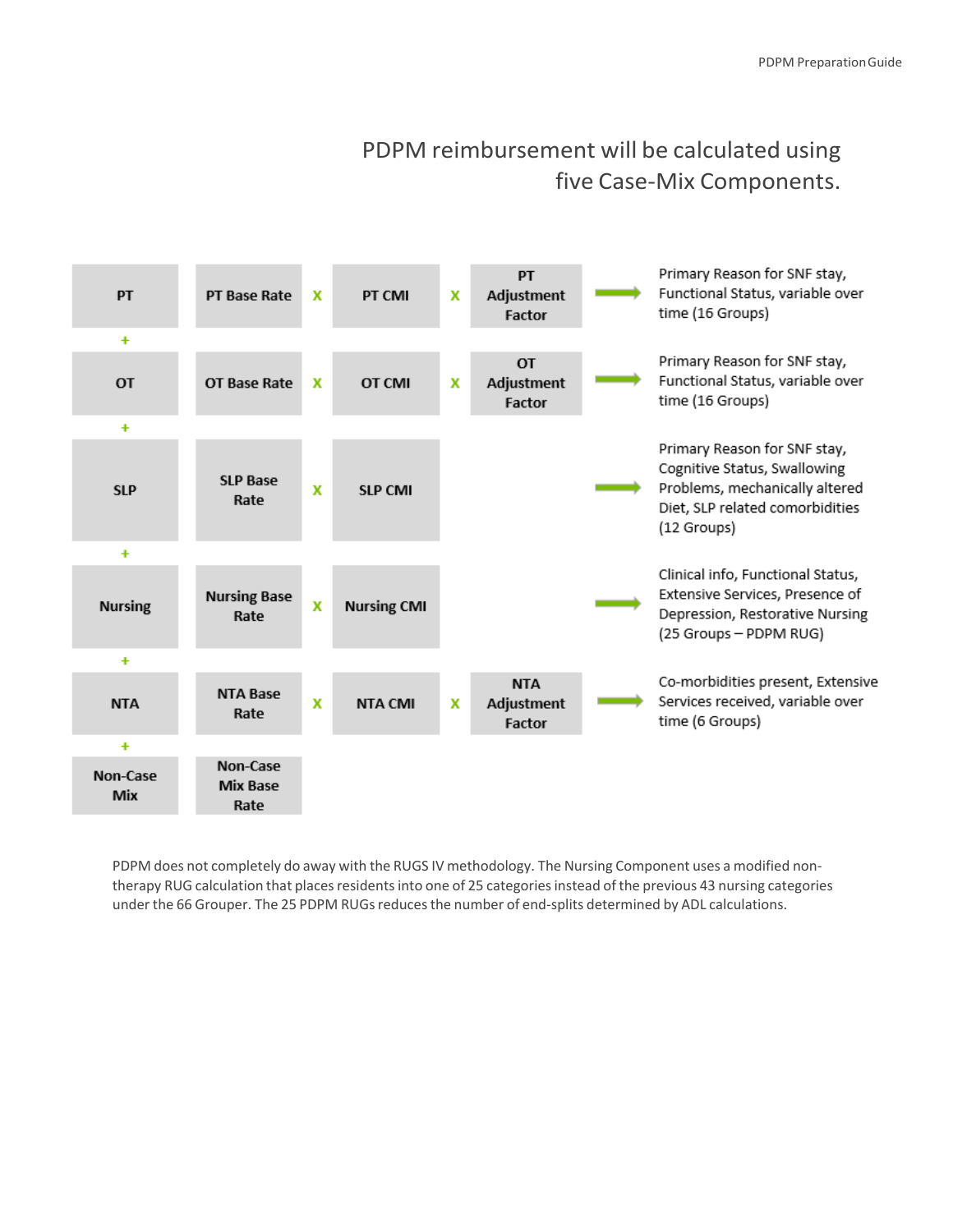# The ADL Score previously used in RUG IV has also been updated to include Section GG items.

## **Inclusion of Section GG Items**

The ADL Score previously used in RUG IV has also been updated to include section GG items. Items in section GG are used to calculate LTPAC cross-setting measures as required by the IMPACT Act of 2014.

In PDPM, the four late loss ADLs used in the calculation for RUGs IV would be replaced with items from section GG; an eating and toileting item, three transfer items and two bed mobility items.

| GG0130A1 | Self-care: Eating                         |  |
|----------|-------------------------------------------|--|
| GG0130B1 | Self-care: Oral Hygiene                   |  |
| GG0130C1 | Self-care: Toileting Hygiene              |  |
| GG0170B1 | Mobility: Sit to lying                    |  |
| GG0170C1 | Mobility: Lying to sitting on side of bed |  |
| GG0170D1 | Mobility: Sit to stand                    |  |
| GG0170E1 | Mobility: Chair/bed-to-chair transfer     |  |
| GG0170F1 | Mobility: Toilet Transfer                 |  |
| GG0170J1 | Mobility: Walk 50 feet with 2 turns       |  |
| GG0170K1 | Mobility: Walk 150 feet                   |  |

### **Other Inclusions**

There is also a proposal that the Nursing CMIs will use staffing data to reflect nursing utilization during care. Additionally, PDPM adds an 18% increase for the nursing component when the resident has HIV/AIDS.

Payments for Nursing and Speech Language Pathology will remain constant through the resident's stay but PT, OT, and Non-therapy Ancillaries will see variable rates over the length of stay. PT and OT will see downward adjustments of 2% at 20 days and then a further 2% decrease for every seven days after the 20 day mark. NTA will decrease by two-thirds starting on day four.

## **Impact on Skilled Nursing Organizations**

PDPM will push SNFs to take on more-clinically complex residents. Homes will need to start evaluating current care and staff resources to determine if they are prepared for this shift or will need to implement systems and training for staff in order to weather the shift.

Therapy, previously incentivized in the previous payment model is not included in the case mix calculations but the need for therapy based on care requirements is predicted to be the same. PDPM requires 75% of all therapy delivered be individually provided: Concurrent and group therapies are capped at 25% of total minutes provided (down from 50% in RCS-1) (even though therapists see merit to these modalities for residents and they are a more costeffective approach to therapy delivery).

CMS predicts that non-profit organizations should see an increase of 1.9% and government providers should see increases of about 4.2%. Smaller SNF providers should see modest increases, while those running homes over 100 certified beds may see declines in revenue.

CMS has provided a worksheet that will assist facilities to determine what their case mix may look like post implementation of PDPM. This crosswalk will help form decisions on care provision, therapy utilization, and the impact of NTA on overall reimbursement and revenue.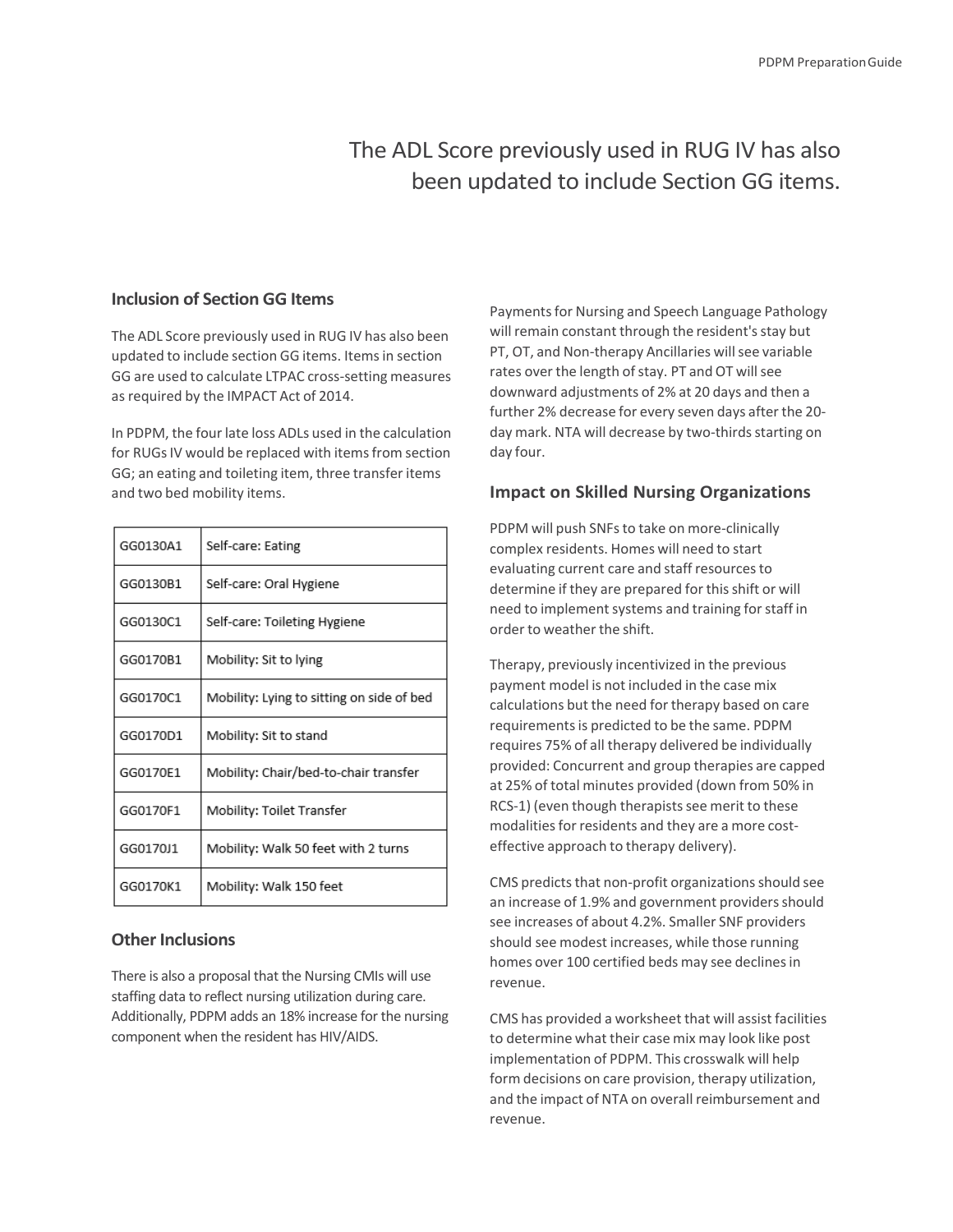Below is a high level summary of how PDPM compares to RUGs IV.

| Item                                              | <b>RUGs IV</b>                                                                                                                                                                                                                                                                                                     | <b>PDPM</b>                                                                                                                                                                                                                                                                                                                                                                             |
|---------------------------------------------------|--------------------------------------------------------------------------------------------------------------------------------------------------------------------------------------------------------------------------------------------------------------------------------------------------------------------|-----------------------------------------------------------------------------------------------------------------------------------------------------------------------------------------------------------------------------------------------------------------------------------------------------------------------------------------------------------------------------------------|
| <b>Definition</b>                                 | Residents are classified into a RUG grouper<br>based on the care provided for the period<br>covered.<br>Residents can fall into more than one RUG<br>score in this methodology, but the one with the<br>highest associated case-mix index is used for<br>reimbursement.                                            | Residents are classified into one of 10 clinical<br>categories based on primary diagnosis.<br>The category determines the case-mix index OT<br>and PT. Nursing uses PDPM RUG. SLP and Non-<br>therapy Ancillaries are determined by co-<br>morbidities present.<br>The indexes are added together and combined<br>with a non-case mix component for the total daily<br>rate reimbursed. |
| <b>Case Mix</b><br>Components                     | Nursing<br>Therapy (PT, OT, SLP)                                                                                                                                                                                                                                                                                   | Physio Therapy (PT)<br>Occupation Therapy (OT)<br>Speech Language Pathology (SLP)<br>Non-therapy Ancillary (NTA)<br>Nursing                                                                                                                                                                                                                                                             |
| <b>ADL/Function</b><br>Scoring                    | MDS Section G                                                                                                                                                                                                                                                                                                      | <b>MDS Section GG</b>                                                                                                                                                                                                                                                                                                                                                                   |
| <b>Total Number</b><br>of groups<br>Reimbursement | 66<br>1. # of minutes of therapy<br>2. Nursing Service delivered<br>- Payment is uniform through the period<br>covered by the MDS assessment                                                                                                                                                                       | 28,800<br>PT/OT - 16 groups<br>SLP-12 Groups<br>NTA - 6 Groups<br>Nursing - 25 Groups<br>Clinical Category/Nursing PDPM RUG<br>1.<br>2. Function Score (Therapy minutes not counted<br>toward reimbursement)<br>- Nursing and SLP rates remain constant<br>- OT/PT rates decline over LOS - 2% for                                                                                      |
| <b>MDS</b><br><b>Assessments</b>                  | 5 Scheduled MDS Assessments:<br>5-day<br>14-day                                                                                                                                                                                                                                                                    | every 7 days after day 20<br>- NTA rates decline after day 3 by 2/3rd<br>1 Scheduled MDS Assessment<br>- 5-day<br>Additional Unscheduled Assessments:                                                                                                                                                                                                                                   |
|                                                   | 30-day<br>60-day<br>90-day<br>Additional Unscheduled Assessments:<br>Other Medicare Required Assessment<br>Start of Therapy<br>$\overline{\phantom{a}}$<br>Change of Therapy<br>$\overline{\phantom{a}}$<br>End of Therapy<br>$\overline{\phantom{a}}$<br>Significant Changes in Condition<br>Discharge Assessment | - Discharge Assessment<br>- Interim Payment Assessment (IPA)*<br>* An IPA will be rare and will be required in the<br>following circumstances:<br>1. For all Part A residents on transition to<br>PDPM<br>2. When these criteria are met: there is a<br>change in first tier classification AND the<br>resident would not be expected to return<br>to original status in 14 days.       |